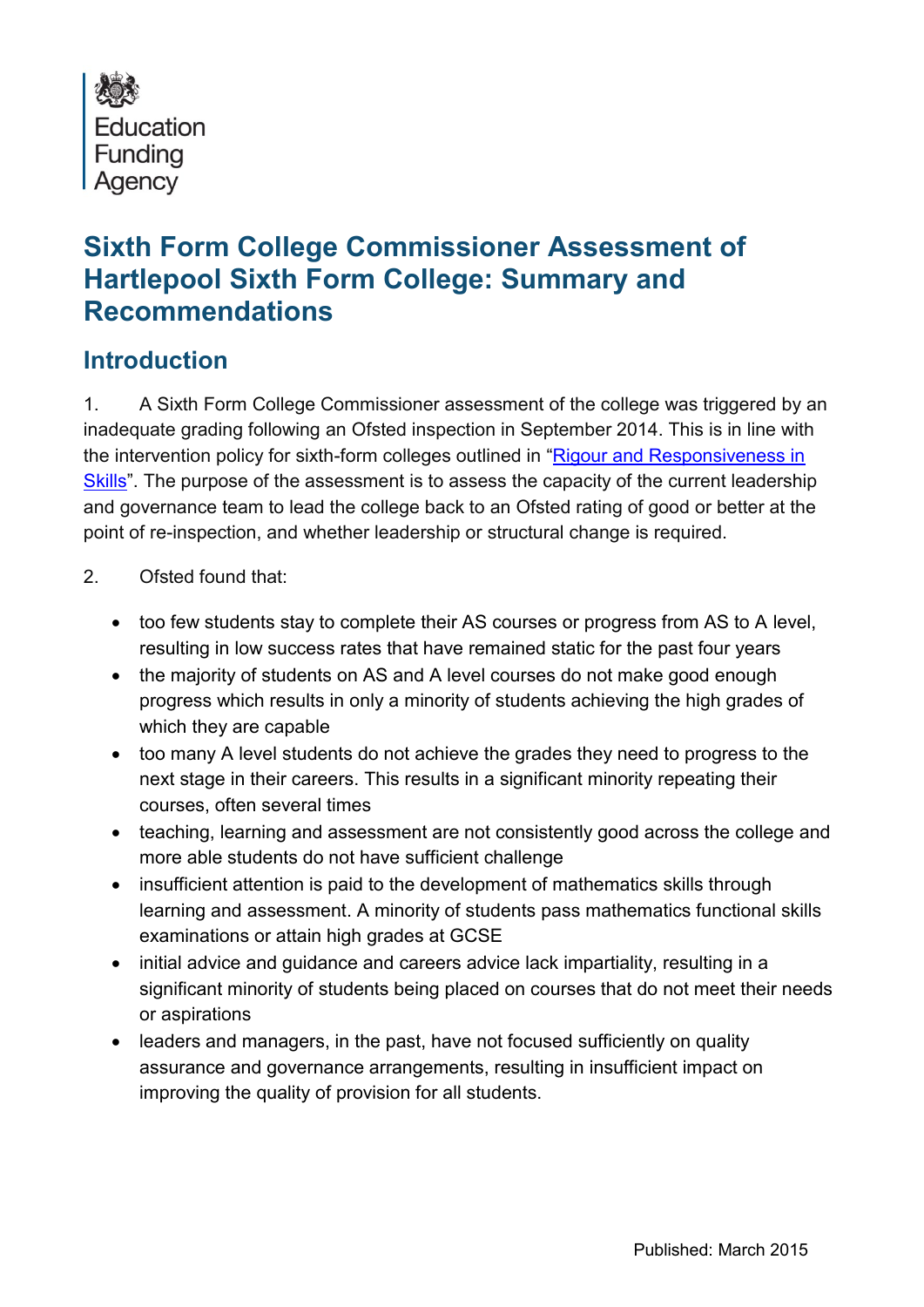## **Main findings of the assessment**

3. The college had previously focused on attaining student numbers and financial viability to the detriment of quality.

4. Students had not been receiving impartial information, advice and guidance and this contributed to a decline in success rates and retention. The decline was exacerbated by students being allowed to enrol onto courses in which they were unlikely to succeed and which did not lead to progression, typically from AS to A level. In addition there was an accepted practice of a significant minority of students returning to the college to repeat their courses. This led to a culture of low student expectations, accompanied by insufficient monitoring and challenge of student performance.

5. Teaching, learning, and assessment have not been consistently good across the college. Whilst systems for observing teacher performance were in place they were not sufficiently robust.

6. The early signs of this were apparent at the 2010 Ofsted inspection which identified declining success rates while still rating the college "Good" overall. Indifferent results and poor practices were not identified or challenged over an extended period. The college has undergone significant change in the senior management team in recent years; including operating at reduced capacity with an interim principal for an extended period of time due to difficulties in recruiting a suitable permanent principal.

7. The new principal, appointed in 2014, identified a series of changes to improve college performance and the capacity and capability of the senior management team. These include focus on improving standards of teaching, strengthening the performance management of staff and tracking and challenging students' progress. The current postinspection action plan (PIAP) includes a comprehensive range of measures to address these areas and the college is sourcing external support, where this is required, including from high-performing colleges. These changes are being implemented with clear leadership and at pace and teaching staff are engaged with them.

8. The governing body has wide experience of governance in other contexts and has had a strong focus on the financial viability of the college. However it has lacked members with experience of managing 16 to 19 education and has not been able to provide sufficient challenge to the data presented to it by the previous senior management team on student performance. The chair of governors is strongly committed to making the required improvements. A number of actions are being taken including recruitment of new members, training and use of external consultancy and peer support.

9. The college faces increasing competition as well as a continuing demographic downturn in 16 to 19 student numbers over the next four years, both of which will present significant financial challenges. The college will need to take action to reduce costs in order to enable it to live within its 2015 to 2016 academic year budget. The current senior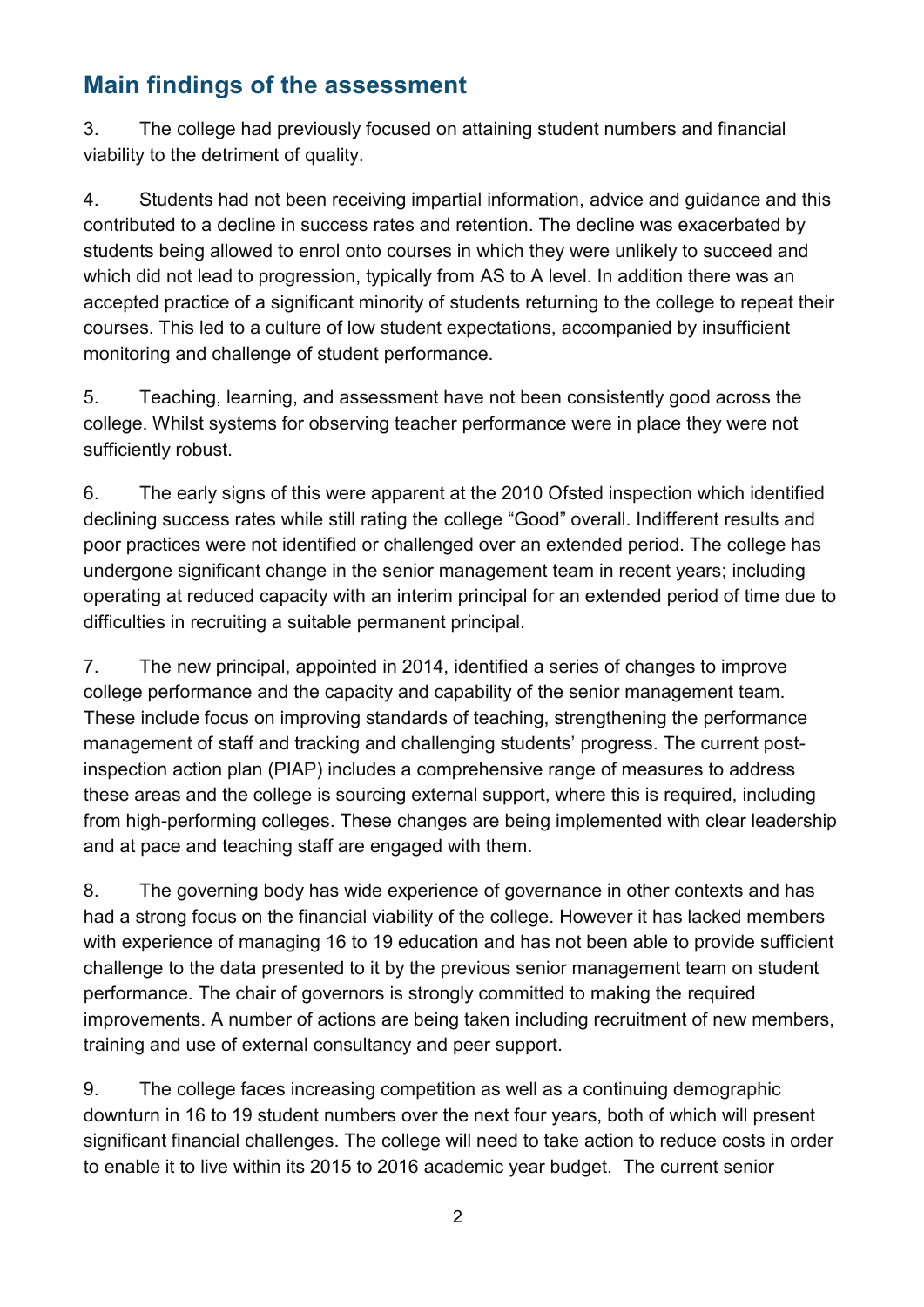management team would benefit from additional strategic financial expertise and this has been recognised by the principal who is taking action to address the issue.

10. Hartlepool Sixth Form College fills a significant gap in the area as a sixth-form college offering a broad academic and more limited vocational curriculum. It can retain its strong local position provided it regains an Ofsted inspection grade of "Good" or better by early 2016.

### **Recommendations**

1. The governing body should review the frequency and arrangements with which it and/or its committees monitor implementation of the actions in the PIAP and their early impact in order to ensure that effective oversight of progress and challenge is maintained.

2. The chair of governors and committee chairs should consider twinning with peers in a high performing college to share experiences and learn from others' approaches.

3. The governing body should rapidly recruit a governor with recent experience of managing a college delivering 16 to 19 education, and the Education Funding Agency will offer assistance in sourcing candidates if that is required.

4. The governing body should set criteria for evaluating its effectiveness and set out its view of how it will look and operate in 2 to 3 years time including in terms of membership, structure, behaviours and impact.

5. The Education Funding Agency will provide financial support to the costs of bringing in external expertise to deliver key improvements set out in the PIAP.

6. Action is required to strengthen the performance management of the principal and senior management team by the chair of governors.

7. The principal should strengthen the expertise available to the senior management team on strategic financial management and scenario planning.

8. The college should take action to reduce costs for 2015 to 2016 academic year to reflect the reduction in income in 2015 to 2016 academic year based on realistic three year forecasts of student numbers.

9. The college should undertake scenario and contingency planning for the consequences of a further decline in student numbers in 2015 to 2016 academic year and beyond, given local demographic trends and local competition.

10. The Education Funding Agency should attend governing body meetings and potentially committees in an observer status.